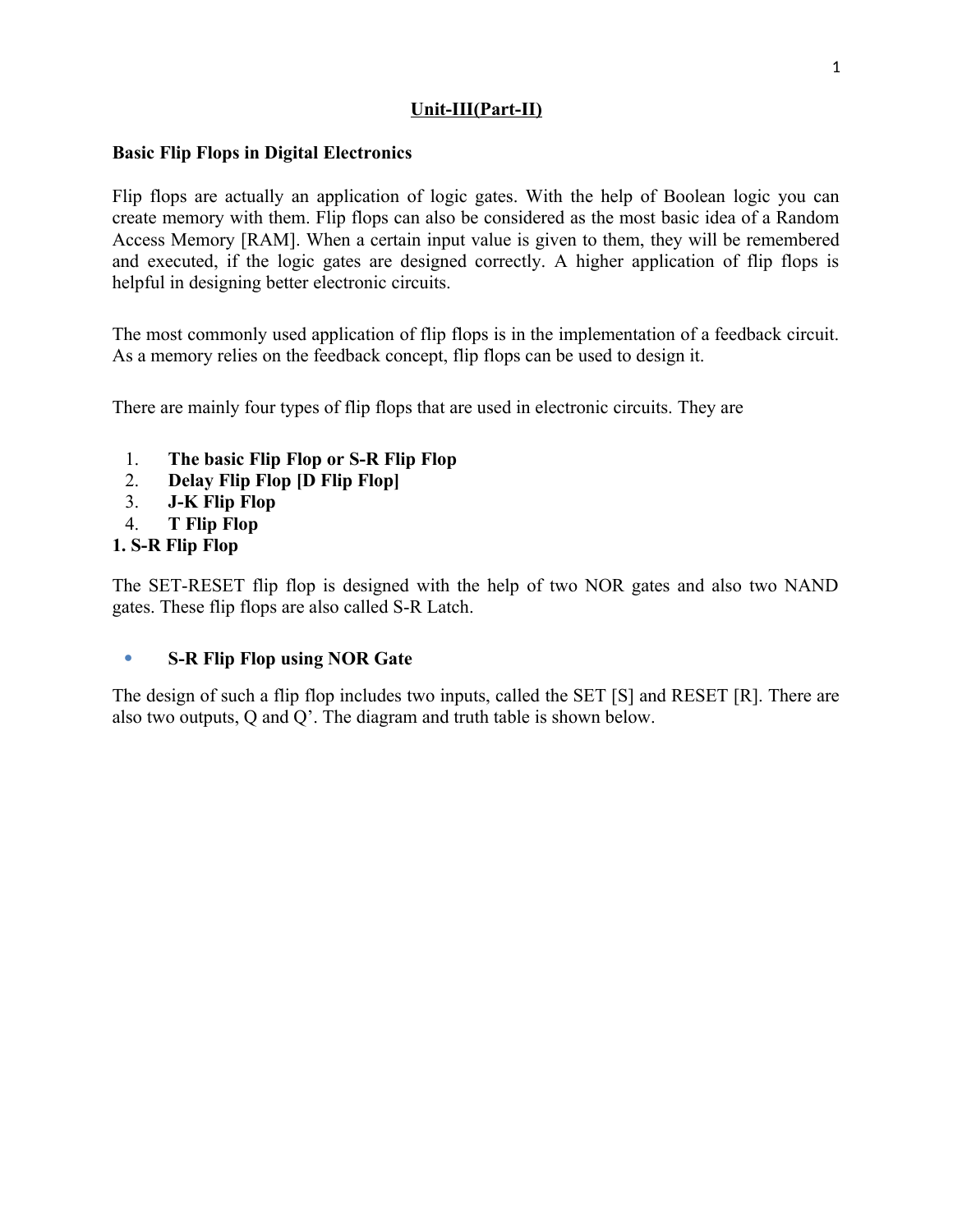

(b) Truth table

Basic flip-flop circuit with NOR gates

# **S-R Flip Flop using NAND Gate**

The circuit of the S-R flip flop using NAND Gate and its truth table is shown below.



Basic flip-flop circuit with NAND gates

2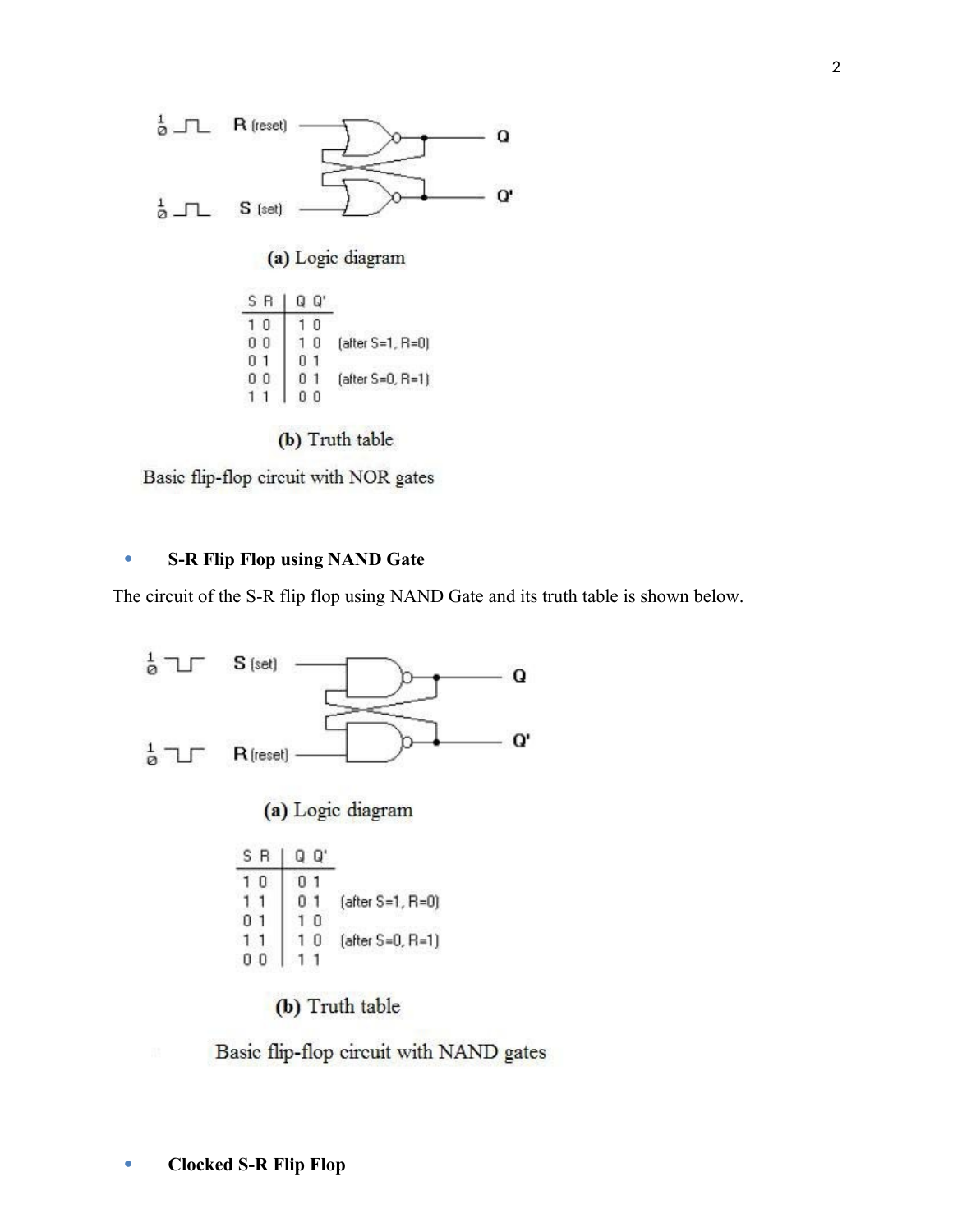It is also called a Gated S-R flip flop.

The problems with S-R flip flops using NOR and NAND gate is the invalid state. This problem can be overcome by using a bistable SR flip-flop that can change outputs when certain invalid states are met, regardless of the condition of either the Set or the Reset inputs. For this, a clocked S-R flip flop is designed by adding two AND gates to a basic NOR Gate flip flop. The circuit diagram and truth table is shown below.



(b) Truth table

Clocked SR flip-flop

## **2. D Flip Flop**

The circuit diagram and truth table is given below.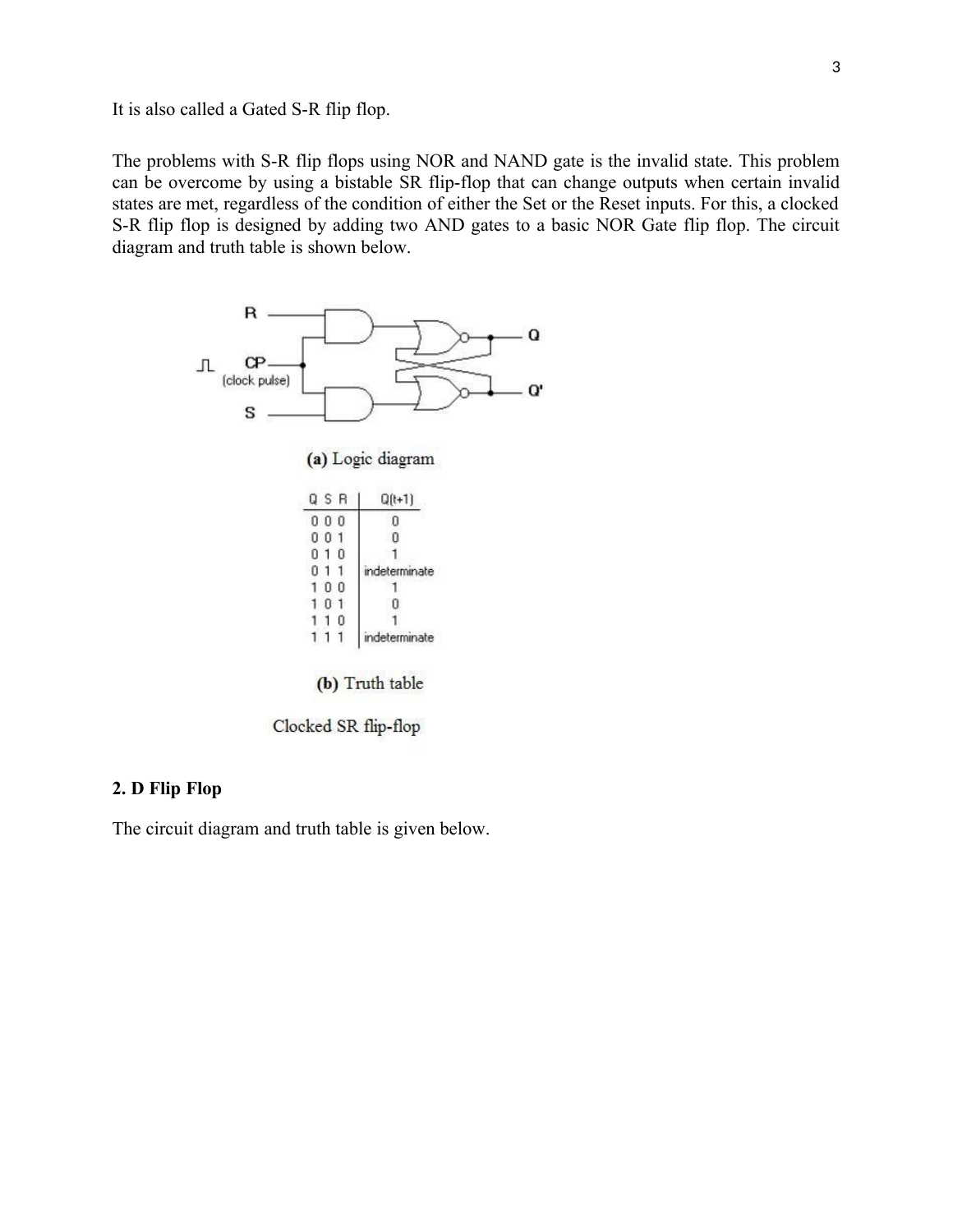

(a) Logic diagram with NAND gates



(b) Graphical symbol

| $J(t+1)$ |
|----------|
| в        |
|          |
|          |
|          |
|          |

(c) Transition table

Clocked D flip-flop

D flip flop is actually a slight modification of the above explained clocked SR flip-flop. From the figure you can see that the D input is connected to the S input and the complement of the D input is connected to the R input. The D input is passed on to the flip flop when the value of CP is '1'. When CP is HIGH, the flip flop moves to the SET state. If it is '0', the flip flop switches to the CLEAR state.

## **3. J-K Flip Flop**

The circuit diagram and truth-table of a J-K flip flop is shown below.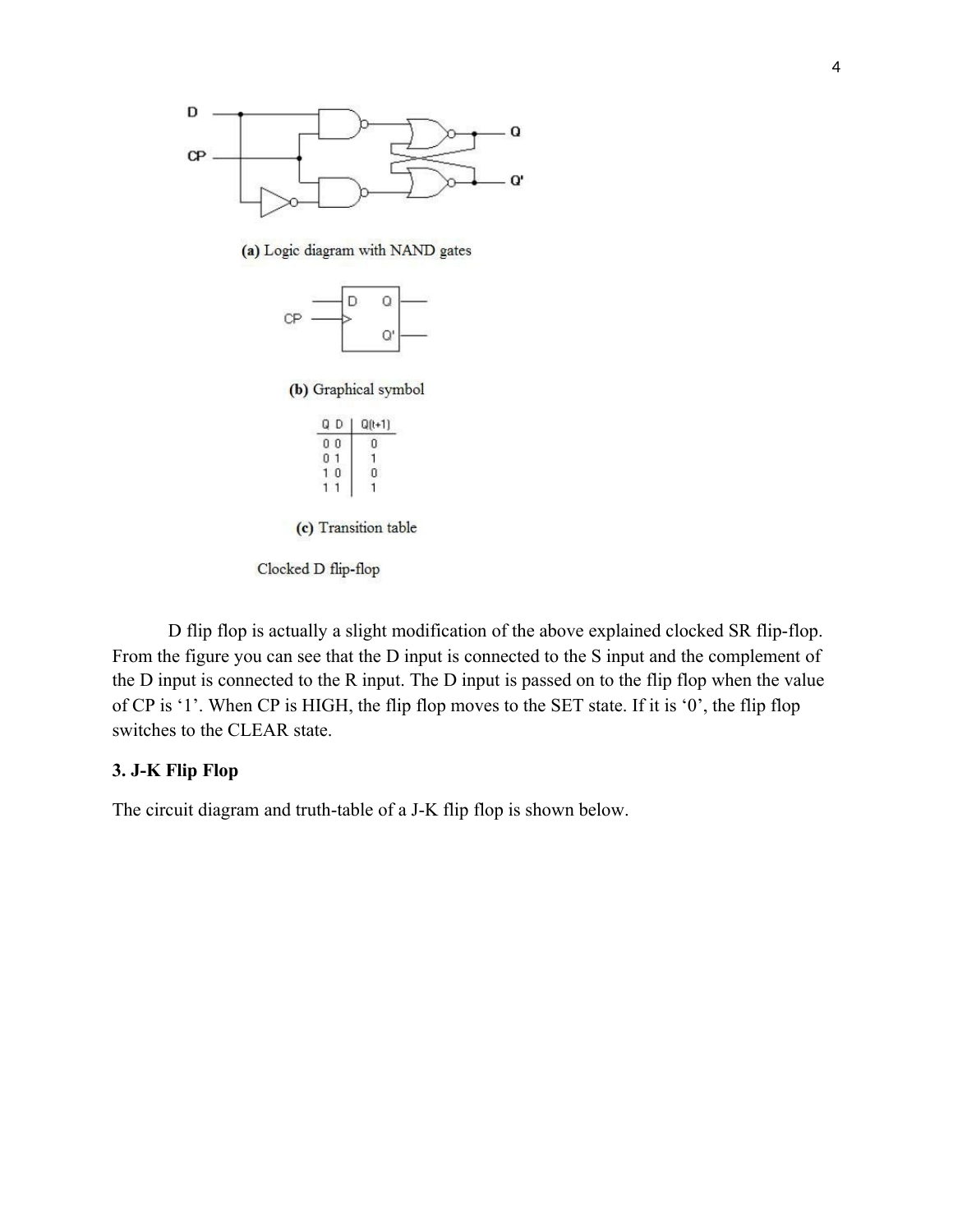

(a) Logic diagram



(b) Graphical symbol

| JΚ<br>Q     | $Q(t+1)$ |
|-------------|----------|
| 0<br>0<br>0 | 0        |
| Ō<br>0      | Ū        |
| Ö<br>0      |          |
| 0           |          |
| 0<br>Ū      |          |
| ٥           | П        |
| Ō           |          |
|             |          |
|             |          |

(c) Transition table

Clocked JK flip-flop

A J-K flip flop can also be defined as a modification of the S-R flip flop. The only difference is that the intermediate state is more refined and precise than that of a S-R flip flop.

The behavior of inputs J and K is same as the S and R inputs of the S-R flip flop. The letter J stands for SET and the letter K stands for CLEAR.

When both the inputs J and K have a HIGH state, the flip-flop switch to the complement state. So, for a value of  $Q = 1$ , it switches to  $Q=0$  and for a value of  $Q = 0$ , it switches to  $Q=1$ .

The circuit includes two 3-input AND gates. The output Q of the flip flop is returned back as a feedback to the input of the AND along with other inputs like K and clock pulse [CP]. So, if the value of CP is '1', the flip flop gets a CLEAR signal and with the condition that the value of Q was earlier 1. Similarly output Q' of the flip flop is given as a feedback to the input of the AND along with other inputs like J and clock pulse [CP]. So the output becomes SET when the value of CP is 1 only if the value of Q' was earlier 1.